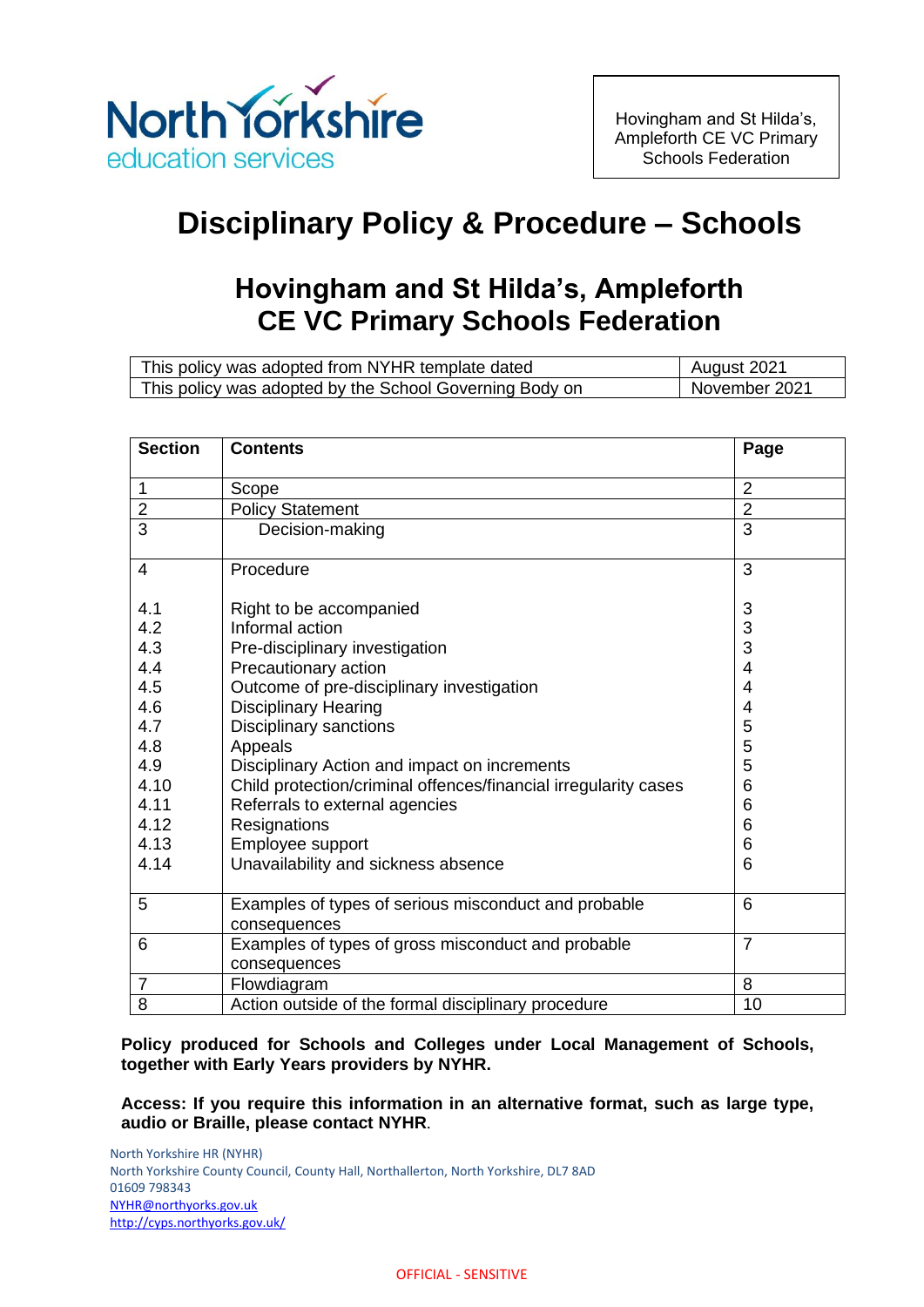# **1. Scope**

- 1.1 This policy applies to all school based employees (all teaching and support staff) under the Local Management of Schools arrangement, with the exception of employees within their probationary period, Early Career Teachers who are subject to the statutory induction process and members of staff of Early Years providers under the HR service provision of North Yorkshire County Council.
- 1.2 The policy has been adopted by the Governing Body of this school/Early Year setting on the date shown on page 1.
- 1.3 The policy is to be used to deal with matters of misconduct where normal line management action has either failed to achieve the required standards or would be inappropriate in the circumstances.
- 1.4 In certain circumstances it may be appropriate to implement disciplinary action outside the formal disciplinary procedure but only where there is genuine mutual agreement. This should not be regarded as normal practice but can arise when for example an employee is made aware of the results of a formal investigation and is prepared to accept a formal warning without the formal hearing process. Appendix 1 provides details of action outside of the formal procedure. Link to appendix 1.
- 1.5 If a concern or grievance is raised regarding any aspect of this policy and the accompanying guidance it should be dealt with as promptly as possible within this process. Matters should only be referred to be dealt with through the Resolving Issues at Work Procedure where they are not related to the application of this policy for that individual case.

#### 1.6 **Where reference is made to Manager within this policy, this could mean Headteacher, line manager, Head of Department/Faculty, School Business Manager or Governor.**

1.7 When reading and applying the policy, managers and employees should refer to the accompanying guidance. Relevant sections of the guidance are cross-referenced within Section 4 – Procedure.

#### **2. Policy Statement**

- 2.1. This school is committed to encouraging all employees to achieve and maintain high standards of conduct. This policy promotes best practice and is to help and encourage all employees to achieve and maintain the required standards of conduct as outlined in the NYCC Code of Conduct procedure for school based employees, ensuring consistent fair treatment for all. It is an expectation that all staff will participate in and co-operate with this policy and the accompanying Guidance as required**.**
- 2.2. No employee will be dismissed for a first breach of conduct except in the case of gross misconduct when the sanction will normally be dismissal without notice. A fair process should always be followed in line with section 4 procedure and the accompanying guidance. Examples of gross misconduct are also outlined in section 6.
- 2.3. The application of this policy and the accompanying guidance complies with the ACAS Code of Practice for Disciplinary and Grievance.
- 2.4. Managers are strongly advised to take advise from the NYHR with regards the application of this policy and at all stages of the procedure.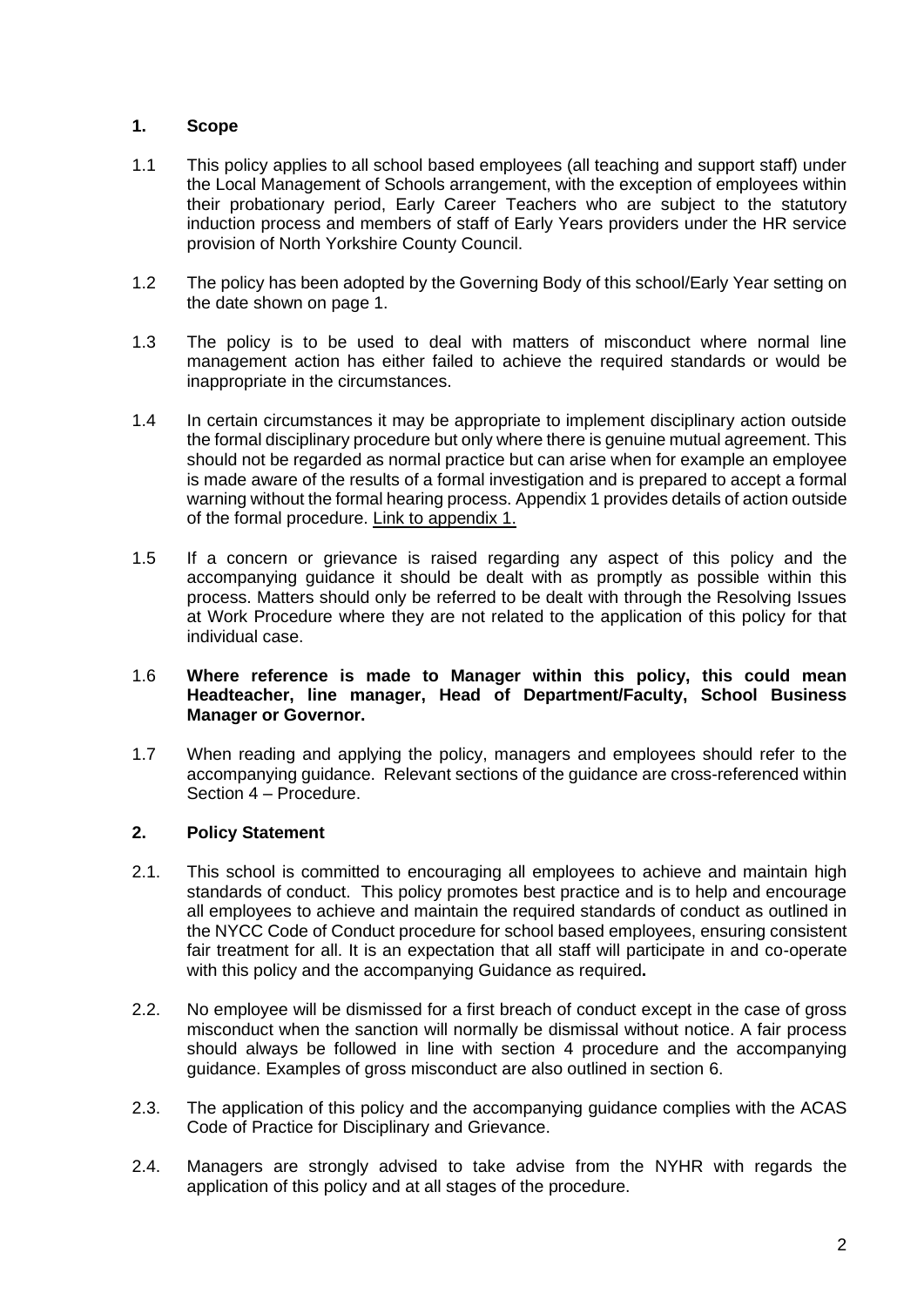# **3. Decision making** *(Please refer to Guidance – Section 7)*

- 3.1. In line with Sections 35 and 36 of the Education Act 2002 and the School Staffing (England) Regulations 2009, Governing Bodies have the right to delegate initial staff dismissal decisions to the Headteacher or to a group of governors, either with or without the Headteacher. Staff dismissal decision relating to a Headteacher should be delegated to a group of governors. In cases which may result in dismissal with or without notice, a representative of The Director of Children and Young People's Service is entitled to attend. In all cases, the Headteacher may attend to offer advice to all relevant proceedings provided he/she is not a witness in the case nor takes any part in the decision making process.
- 3.2. Where disciplinary decisions are delegated to the Headteacher, the Governing Body may extend this delegation to a Deputy Headteacher or Assistant Headteacher for disciplinary warnings with the clear exception of dismissal decisions.

# **4. Procedure**

#### 4.1. **Right to be accompanied** *(Please refer to Guidance – Section 2)*

Employees have the legal right to be accompanied by a trade union representative or work colleague at Disciplinary Hearings and Appeal Hearings. The school extends this right to other formal meetings of the Disciplinary Procedure e.g. investigatory interviews. The accompanying representative has a statutory right to address the hearing or meeting but no statutory right to answer questions on the employee's behalf.

Employees or anyone accompanying employees must not make any electronic recordings of any meetings or hearings conducted under this procedure.

## 4.2. **Informal action** *(Please refer to Guidance – Section 3)*

Disciplinary action should only be considered where normal line management action has either failed to achieve the required standards or would be inappropriate in the circumstances. Managers are able to take informal action where standards of conduct give cause for concern, draw deficiencies to the attention of the employee and indicate that formal disciplinary action will be considered if standards do not improve. This action is outside the formal disciplinary procedure. Managers should make a file note and provide a copy to the employee, indicating that this is not a formal warning under the Disciplinary Policy & Procedure.

#### 4.3. **Pre disciplinary investigation** *(Please refer to Guidance – Section 4)*

Where formal disciplinary action is appropriate an Investigating Officer will be appointed to undertake a pre disciplinary investigation: they will gather the facts, identify and interview witnesses and obtain documentary evidence. The employee will be informed that an investigation is to be undertaken. Employees have the right to be accompanied by a trade union representative or colleague at any such investigatory interview.

An Investigating Officer may be the manager or, if this is inappropriate (e.g. if the manager may need to be called as a witness at any future potential Disciplinary Hearing), an alternative nominated senior member of staff. An external Investigating Officer may be commissioned to undertake the investigation on behalf of the school. An Investigating Officer may take no part in the decision making process.

#### 4.4. **Precautionary action** *(Please refer to Guidance – Section 5)*

In some cases it may be necessary to take precautionary action (temporary redeployment or suspension) whilst an investigation takes place: this is not prejudicial in any way to the outcome of the investigation and the employee will remain on normal pay.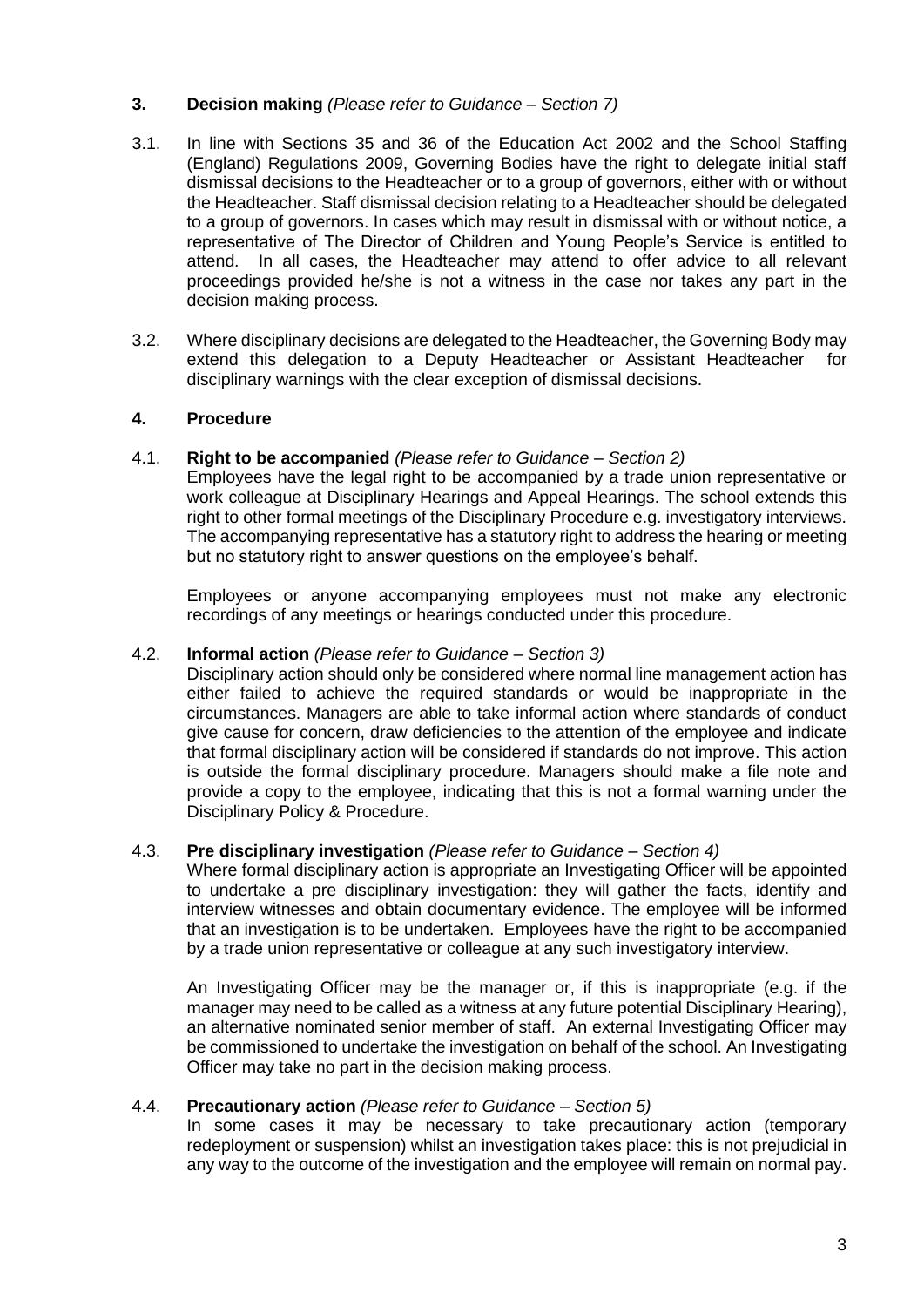Any such decision should only be made with full consultation with the Chair of Governors and the HR Advisory Service.

Precautionary action should be the last resort but may be appropriate where:

- the allegation(s) constitute potential gross misconduct
- where the employee continuing their work may hamper the investigation
- where they may commit further misconduct, or
- where they, or other people, may be put at risk by them remaining at work.

Any precautionary action should be kept under periodic review during the investigation as a consequence of the evidence gathered. Periods of suspension should be kept to the minimum necessary.

4.5. **Outcome of pre-disciplinary investigation** *(Please refer to Guidance – Section 6)* Following a pre-disciplinary investigation and consideration of the facts and evidence obtained, a a decision will made whether no further action is required, or whether a Disciplinary Hearing needs to be convened to consider the allegations, in order to make a decision regarding disciplinary sanctions.

#### 4.6. **Disciplinary Hearing** *(Please refer to Guidance – Section 7)*

Where a Disciplinary Hearing is to be convened, the employee will be advised in writing (being given reasonable notice of the date of the hearing), and informed of the allegations to be heard, the right to be accompanied, the names of the Panel members and the names of any witnesses to be called.

The Disciplinary Hearing will be heard by either the Headteacher or a Disciplinary Panel in line with section 3 (decision making).

The purpose of the Disciplinary Hearing is to establish whether there are reasonable grounds that the employee has committed the alleged misconduct, and to decide on the appropriate disciplinary sanctions if applicable (see 4.8).

#### 4.7. **Disciplinary sanctions** *(Please refer to Guidance section 8 and 9)*

**Written warning:** If the misconduct is sufficiently serious a written warning can be given. The sanction will normally be disregarded for disciplinary purposes after twelve months satisfactory conduct.

**Final written warning:** If there is repeated misconduct or the misconduct is sufficiently serious to justify only one written warning but not serious enough to justify dismissal, a final written warning can be given. The warning will normally be disregarded for disciplinary purposes after fifteen months satisfactory conduct.

**Dismissal/action short of dismissal**: If misconduct continues or gross misconduct occurs, the employee will normally be dismissed. In the case of gross misconduct, dismissal will normally be without notice (no payment in lieu of notice will be made). If there are exceptional mitigating circumstances the Panel may take action short of dismissal where, otherwise, dismissal would occur. This may be to apply a final written warning, possibly valid for future disciplinary purposes for an extended period above the normal 15 month period. In exceptional circumstances (i.e. where no repeat of an act of misconduct could ever be tolerated) a 'life of employment' final written warning may be issued. Action short of dismissal may also include a demotion and/ or transfer.

#### 4.8. **Appeals** *(Please refer to Guidance section 10)*

Employees have the right of appeal against any formal disciplinary sanction. They must give written notice of their decision to appeal within 10 working days of receipt of the letter confirming the sanction and set out the grounds of appeal.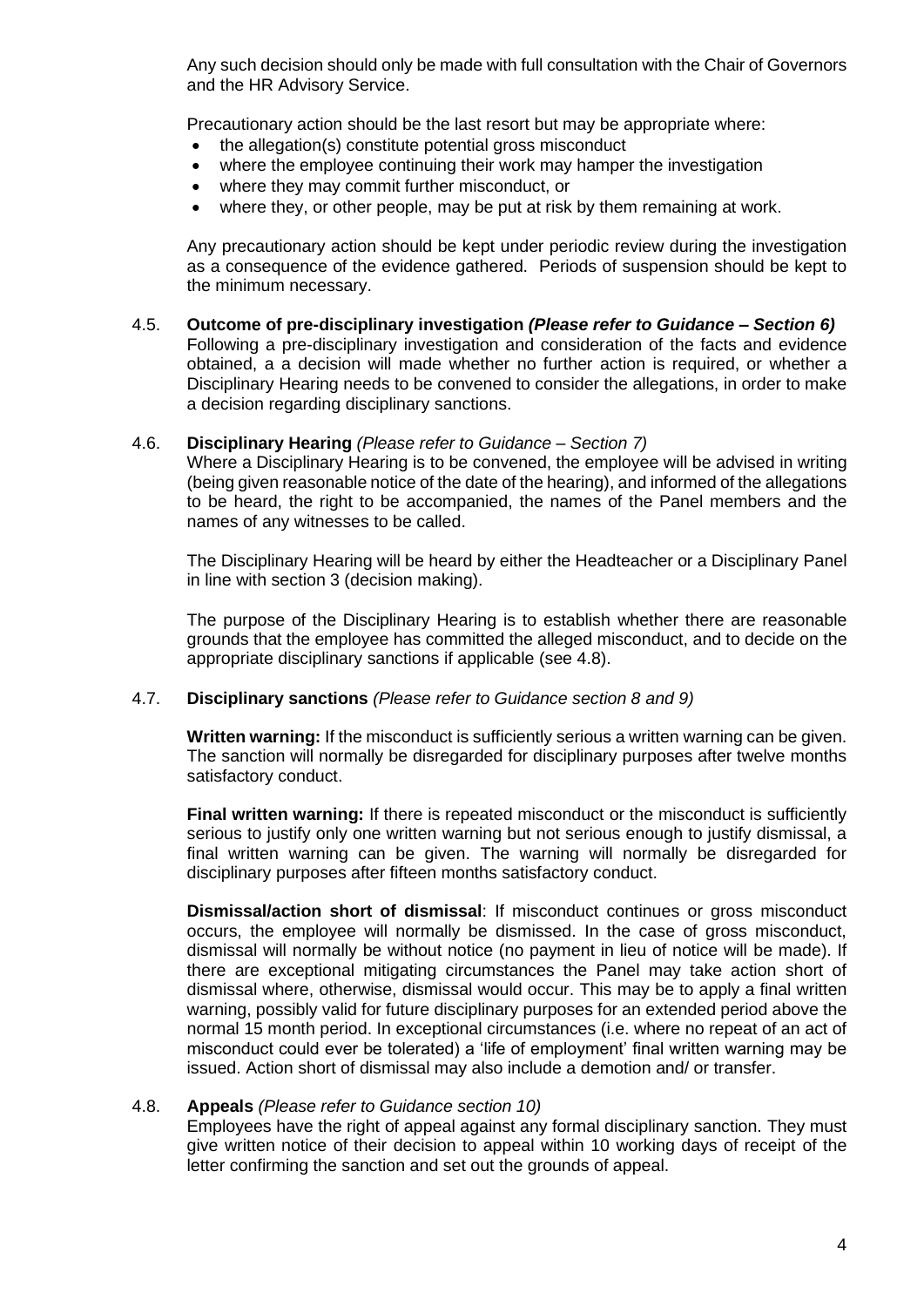Appeals will be heard at the earliest opportunity and will be heard by an Appeals Panel, as outlined in section 3 (decision making).

All parties must submit full documentary evidence to be presented at the hearing together with details of any witnesses they wish to call as soon as possible and no later than 5 working days prior to the Hearing.

The chair of the Disciplinary Panel may be requested to attend the Appeal Hearing as a witness in order to explain how the decision was reached, and to answer any questions.

The focus of the Appeal Hearing should be the basis of the decision and sanction imposed by the Disciplinary Panel, in addition to the specific grounds of appeal. This will not under normal circumstances require a full re-hearing of the case and consideration of all of the original evidence. The remit of the Appeal Panel is to satisfy itself that the decision taken by the Disciplinary Panel was reasonable in the circumstances and that due process was followed.

The outcome of the Appeal Hearing must be confirmed in writing, normally within 5 working days of the date of the hearing.

#### 4.9. **Disciplinary Action and impact on increments** *(Please refer to Guidance section 11)*

**Support Staff:** When any formal disciplinary warning is applied it will have an effect on the individuals pay increment position as follows: the loss of any incremental progression while the warning is live or, for staff already on the top spinal column point of the pay band or qualification bar, their salary will be reduced by one incremental point only with effect from the following April. The loss or withholding incremental progression will not span 2 financial years.

**Teaching Staff**: Where any formal disciplinary warning is applied, and the school has adopted disciplinary as performance criteria under the school pay policy, there will be no entitlement to incremental progression at the next review point.

#### 4.10. **Child protection/criminal offences/financial irregularity cases** *(Please refer to Guidance section 12)*

Where child protection concerns and/or criminal offences are suspected, these procedure will normally take precedence. A pre-disciplinary investigation may be delayed which matters are considered under statutory/criminal procedures. Where matters of financial irregularity are suspected, or other matters within an internal audit remit, Veritau at North Yorkshire County Council must be informed. They may carry out a separate Audit investigation (or investigate jointly) and make recommendations to the Investigating Officer and manager. Please contact the NYHR for further information and advice.

#### 4.11. **Referrals to external agencies** *(Please refer to Guidance section 13)*

Where an employee is dismissed consideration must be given as to whether the matter should be reported to any professional bodies which require the reporting of misconduct issues e.g. Disclosure and Barring Service (DBS), Teaching Regulation Agency. Advice should be sought from the NYHR.

#### 4.12. **Resignations** *(Please refer to Guidance section 14)*

There may be cases in which an employee offers to resign or resigns prior to a Disciplinary Hearing. In these circumstances it should be made clear to the employee that the Disciplinary Hearing may still go ahead and reach a decision that:

- the outcome will need to be referred to in any references provided
- where required, the outcome will be reported to any professional bodies which require the reporting of misconduct issues in such circumstances.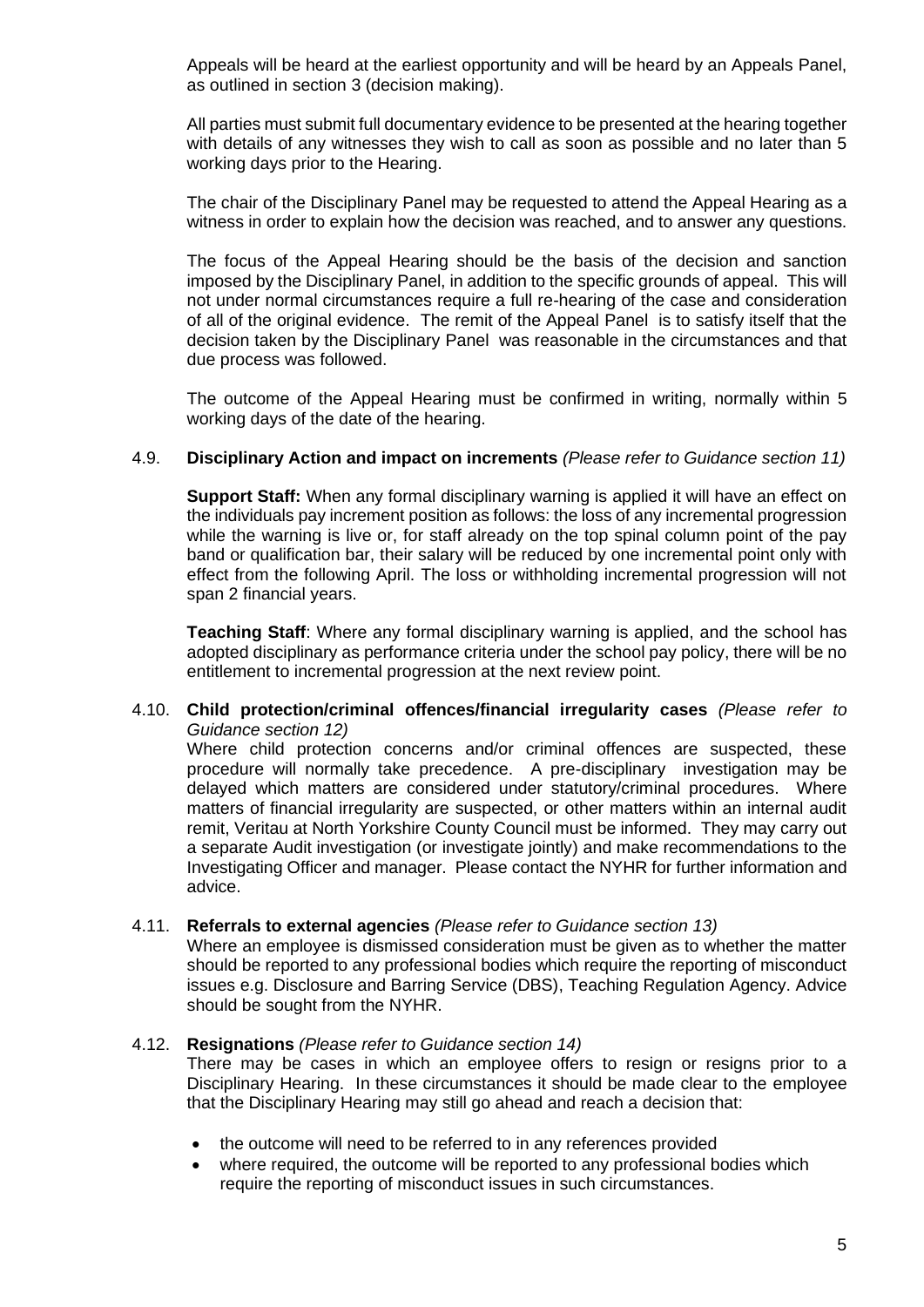4.13. **Employee Support** *(Please refer to Guidance section 15)* The employee should be given details of the employee assistance scheme as a source of support during the disciplinary process.

#### 4.14. **Unavailability and Sickness Absence** *(Please refer to Guidance section 16)*

If an employee is absent due to sickness during the disciplinary process, the Investigating Officer should determine the nature and likely duration of the absence. Advice may be sought from the Health and Wellbeing service regarding the employee's ability to take part in the process.

Where an employee is suspended and subsequently notifies Management that they are unwell, normal notification/medical certification requirements will apply. Such absence will count against the employee's occupational sick pay entitlement and their absence record.

Reasonable time should be allowed for the employee to recover. However if it is likely that the absence will be prolonged, with the employee continuing to be unfit to take part in an investigation/hearing, the disciplinary process may proceed in his/her absence. The employee's representative may give evidence and state the case for the employee. The employee may provide a written statement.

#### **5. Examples of types of serious misconduct and probable consequences**

This is not an exhaustive list of those instances that could be construed as **serious misconduct** sufficiently serious to warrant formal disciplinary action. The list is provided to give examples of the types of behaviour that could be regarded as such.

- i) Unjustified refusal of a lawful and reasonable instruction.
- ii) Persistent lateness, unauthorised absence, failure to follow sickness absence notification procedures.
- iii) Verbal assault or threat of violence in the workplace to fellow employees or other people.
- iv) Negligence in carrying out duties in accordance with relevant policies and procedures.
- v) Negligence in the performance of duties and responsibilities not covered by iv) above (except where due to incapability).
- vi) Unauthorised use of the school's resources, or confidential gained whilst in the employment of the school (except where employees are protected by the provisions of the Whistle-blowing Policy/Public Interest (Disclosure) Act 1998).
- vii) Acceptance of gifts and hospitality in contravention of the School's Policy.
- viii) Personal misconduct occurring outside of the workplace, which is deemed sufficiently serious to affect an employee's position at work.
- ix) Inappropriate use of electronic communications, including email or internet access facilities.
- x) Failure to abide by professional codes of conduct/standards
- xi) Discrimination, bullying or harassment.

#### **Note: Incidences described above would normally result in a written warning (which may be a final warning). Continued/repeated incidences of misconduct may however lead to dismissal.**

**6. Examples of types of gross misconduct and probable consequences**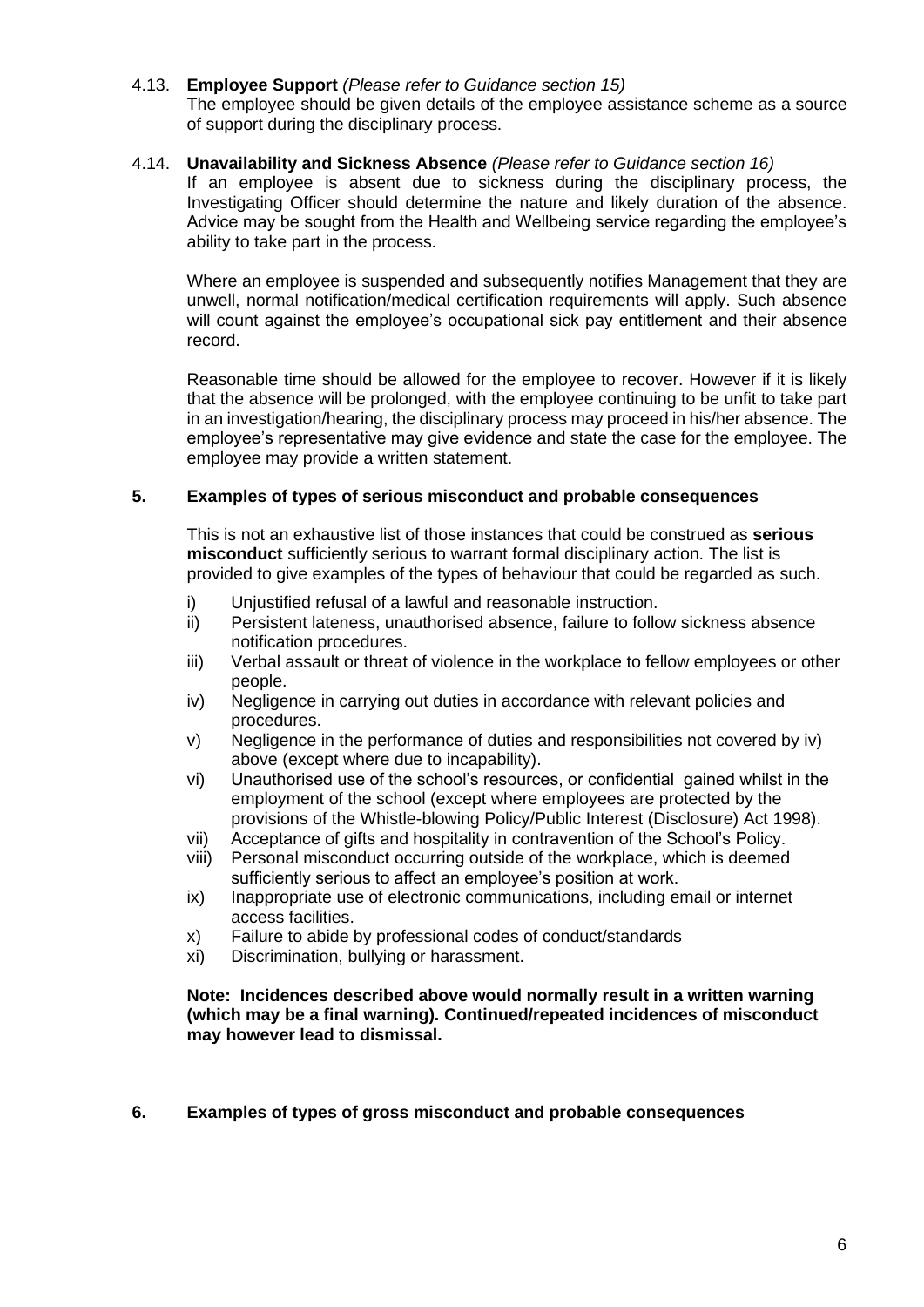This is not an exhaustive list of those incidences that could be construed as **gross misconduct**. It is provided as an example of the types of behaviour that could be regarded as such.

- i) Theft or attempted theft, fraud or fraudulent falsification of accounts, or other official records.
- ii) Deliberate damage to the property of the school or that of any other employee.
- iii) Physical or indecent assaults deemed sufficiently serious to affect an employee's position at work.
- iv) Serious breaches of the School's Policy on the acceptance of gifts and hospitality.
- v) Serious breaches of confidentiality (unless subject to the protection afforded by the Whistle-blowing Policy/Public Interest (Disclosure) Act 1998).
- vi) Discrimination, bullying or personal harassment of a serious, wilful and/or sustained nature.
- vii) Being incapable of work, or of working safely due to the influence of alcohol or drugs (unless the Capability and/or Occupational Health Procedures are deemed to apply).
- viii) Serious negligence or wilful failure to comply with legal requirements of the School's various policies and procedures such as Health and Safety, Equalities, Data Protection, or any other legal or statutory requirement.
- ix) Serious negligence, which causes or might have caused unacceptable loss, damage or injury.
- x) Behaviour, which has brought the School or its services into serious disrepute.
- xi) Serious breach of computer security and/or information governance and/or abuse of electronic systems including the misuse of email and/or internet facilities and deliberately attempting to access pornographic, offensive or obscene material.
- xii) Personal misconduct occurring outside of the workplace, including actions which result in the employee being unable to conduct, or unsuitable for, their type of work.
- xiii) Serious and sustained insubordination.
- xiv) Serious breach of professional codes of conduct/standards.
- xv) Serious misuse of School property or name.

Actions or behaviours that could be construed as gross misconduct may lead the Investigating Officer to conclude that there has been a complete breakdown of trust and confidence between the School and the employee, even where any individual act in itself would not constitute gross misconduct.

#### **Note: Incidences dscribed above would normally result in dismissal without notice. Action short of dismissal may be taken in the event of exceptional mitigating circumstances**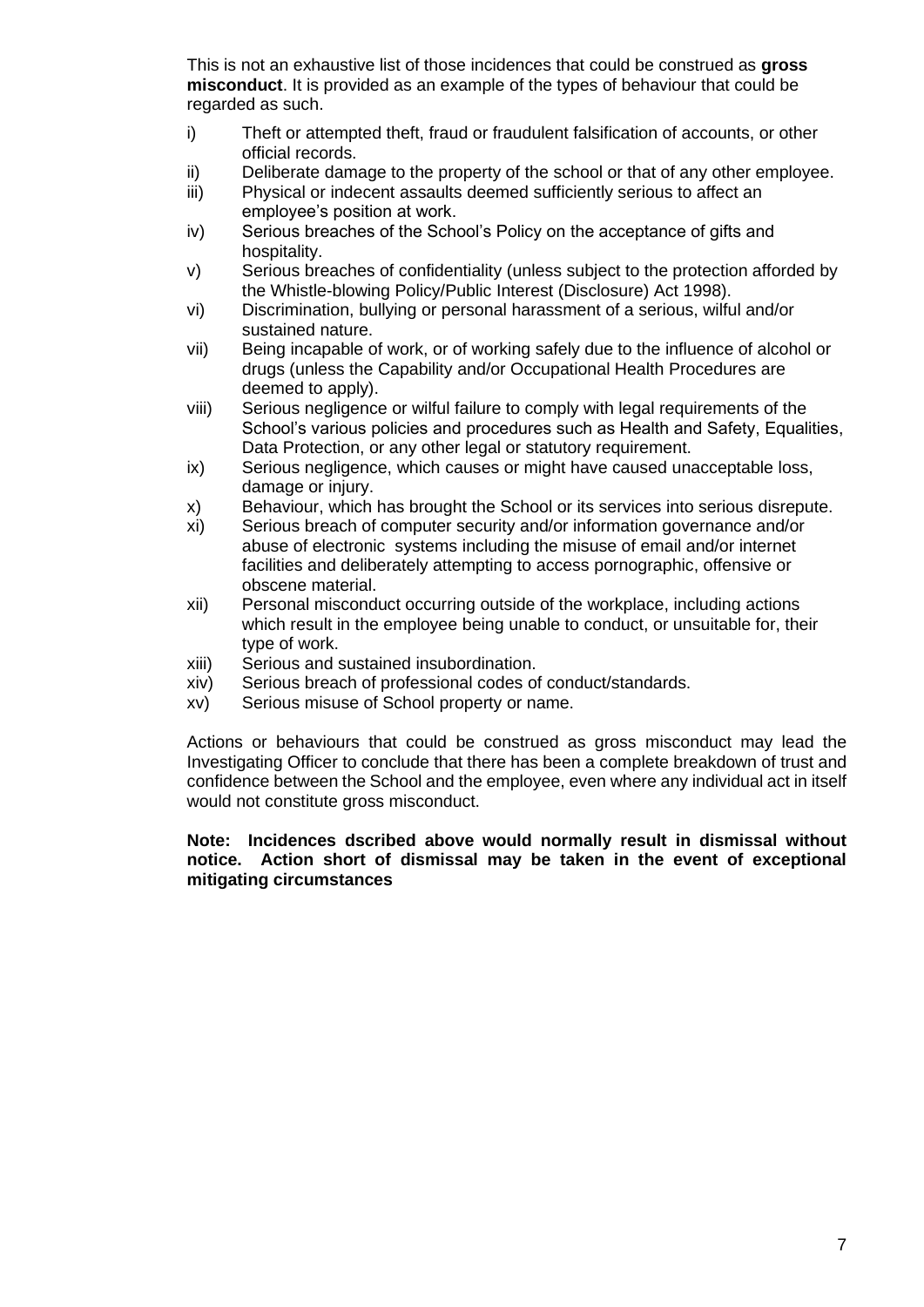# **7. Flow diagram**

This flowdiagram should be read in conjunction with the Disciplinary Procedure and accompanying Guidance.

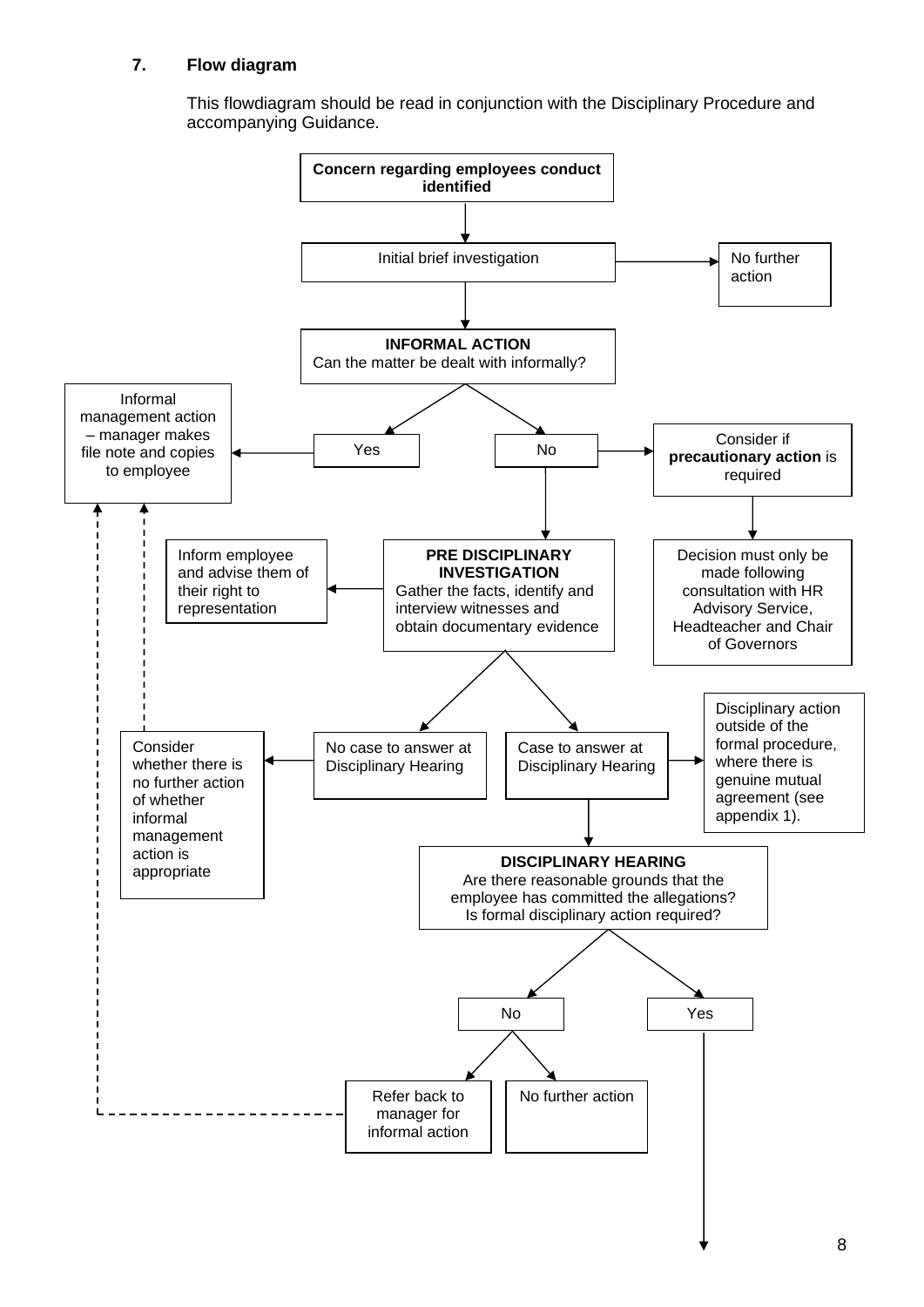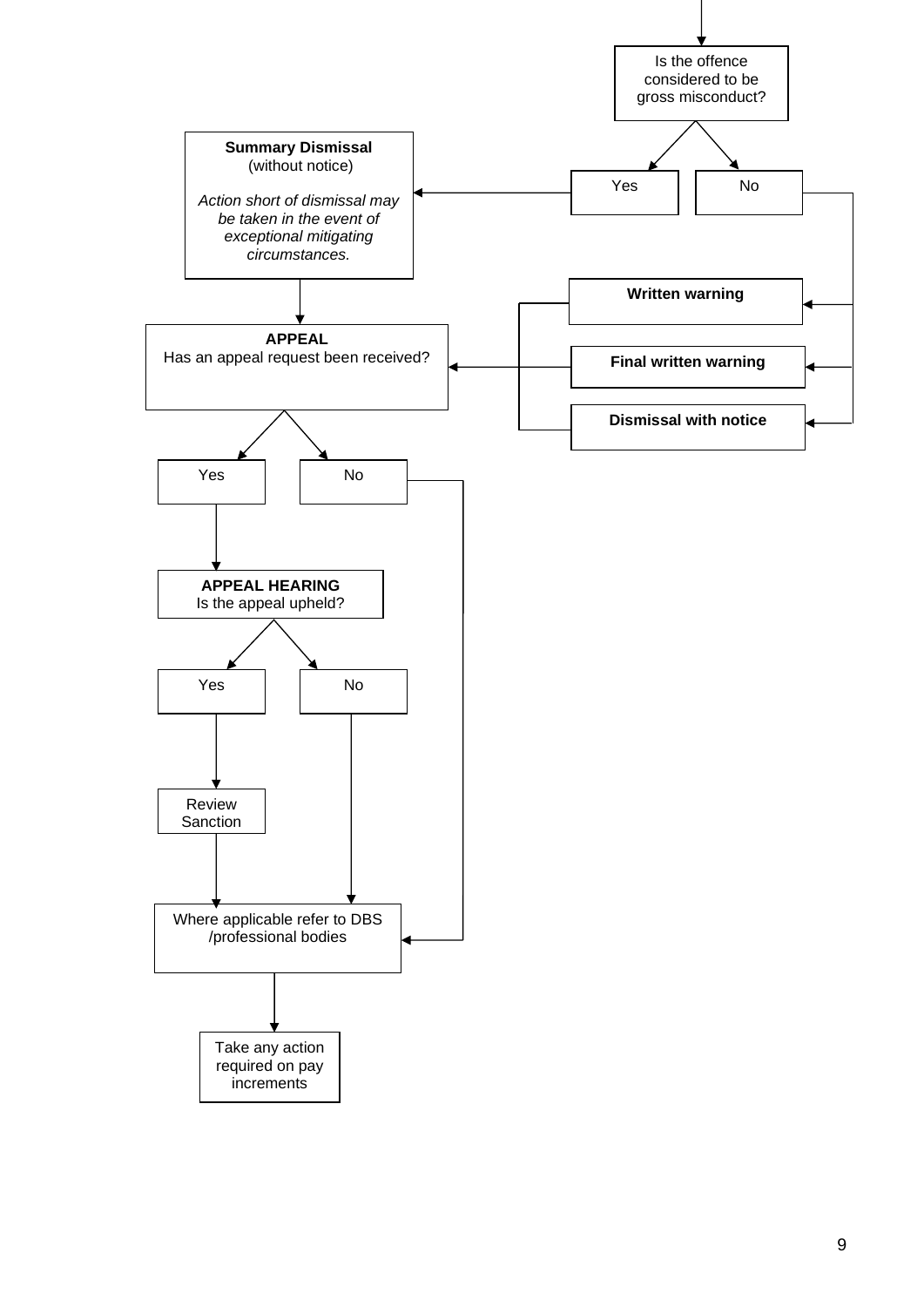## **8. Appendix 1: Action outside of the formal disciplinary procedure**

- 8.1. Occasions may arise when it is appropriate to take disciplinary action outside of the formal procedure. This should not be regarded as normal practice but can arise when for example an employee is made aware of a formal investigation and is prepared to accept a formal warning without the formal hearing/appeal process.
- 8.2. Such action can save a considerable amount of time and stress for all the parties concerned whilst also achieving the purpose of a disciplinary warning which is to correct an employee's behaviour and move forward.
- 8.3. However it is essential that due process is followed in accordance with these guidelines to avoid accusations of unfairness or undue pressure, subsequent misunderstandings or appeals.

This process is not appropriate if the disciplinary action sought is dismissal. If however during the process an individual offers their resignation its acceptance can be considered, provided due process is followed and management are confident that they can adequately defend any subsequent accusations of unfairness or undue pressure. If in doubt a formal hearing should be arranged.

- 8.4. It is management's responsibility to establish the facts of any case before proposing a sanction and therefore a formal investigation will normally be required and/or the evidence assembled in the usual way.
- 8.5. A meeting must be arranged at which the employee can hear a full explanation of the evidence and proposed penalty and at which they can comment and question the facts of the case and level of penalty proposed. If the employee has admitted to the misconduct a summary of the evidence should suffice.
- 8.6. The employee must be advised of their rights to a formal hearing and be given a copy of the formal procedure with explanation as necessary. They should be asked to confirm their understanding.
- 8.7. The employee must be given the right and encouraged to be accompanied by a union representative or colleague and be given adequate opportunity to take separate advice from their representative or colleague before the meeting, in adjournment and/or following the meeting or to seek independent advice within a reasonable period of time following the meeting.
- 8.8. The manager should also arrange to be accompanied by another manager (or representative of the HR Advisory Service) who will act as a witness to what is said and agreed.
- 8.9. If there is agreement to the proposed sanction, management must confirm in writing to the employee the facts of the case and the process that has been followed including the date of the meeting, those present, the information and advice given about the employee's rights under the formal procedure and their understanding of these and the agreed penalty.
- 8.10. The employee must be given the opportunity to consider the letter and take further independent advice before formally confirming their agreement in writing to that effect. A maximum period of 10 working days should be allowed for further advice and consideration.
- 8.11. Copies of the agreement signed by both parties should be retained on the employee's personal file. The agreed warning may then be taken into account in any subsequent disciplinary process up to the time limits specified in the formal procedure. The warning